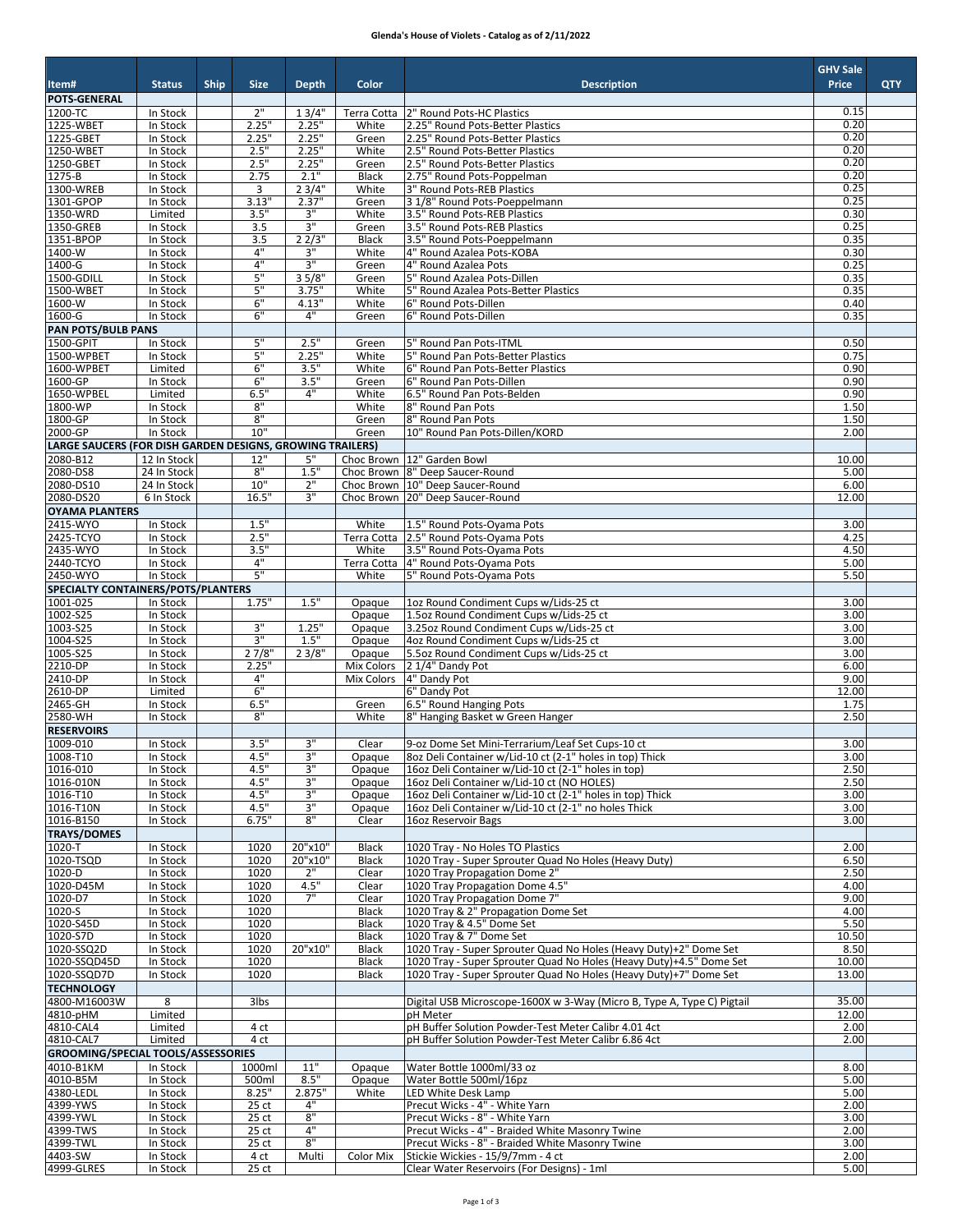## **Glenda's House of Violets - Catalog as of 2/11/2022**

|                                                          |                        |                |                         |              |                  |                                                                                                              | <b>GHV Sale</b> |            |
|----------------------------------------------------------|------------------------|----------------|-------------------------|--------------|------------------|--------------------------------------------------------------------------------------------------------------|-----------------|------------|
| Item#                                                    | <b>Status</b>          | <b>Ship</b>    | <b>Size</b>             | <b>Depth</b> | Color            | <b>Description</b>                                                                                           | <b>Price</b>    | <b>QTY</b> |
| \$4 EACH SPECIAL TOOLS/YOUR CHOICE 4 FOR \$15 W/TOOL BAG |                        |                |                         |              |                  |                                                                                                              |                 |            |
| 4400-BAG                                                 | In Stock               |                |                         |              |                  | Orange/Black/Misc Patterns-Tool Bag                                                                          | 1.00            |            |
| 4400-TOOL<br>4400-TOOLB                                  | In Stock<br>In Stock   |                | #4<br>#4                |              |                  | Tool Set-Choice of 4 Tools/no Bag<br>Tool Set-Choice of 4 Tools + Bag                                        | 15.00<br>16.00  |            |
| 4400-EXACT                                               | In Stock               |                |                         |              | Purple           | Exacto Knive - Purple + 5 Extra Blades                                                                       | 4.00            |            |
| 4400-TWZ                                                 | In Stock               |                | 7"                      |              |                  | 7" Tweezers                                                                                                  | 4.00            |            |
| 4400-TWZS                                                | In Stock               |                | 6.3"                    |              |                  | 6.3" Professional Diamond Jewelry Tweezers w/Scoop                                                           | 4.00            |            |
| 4400-TWZLED                                              | In Stock               |                | 3.5"                    |              |                  | 3.5" Tweezers w/LED Light                                                                                    | 4.00            |            |
| 4400-S<br>4400-C                                         | In Stock<br>In Stock   |                | 4.5"<br>4.5"            |              |                  | 4.5" Scissors-Straight<br>4.5" Scissors-Curved                                                               | 4.00<br>4.00    |            |
| 4401-B                                                   | In Stock               |                |                         |              |                  | <b>Grooming Brush-Various Colors</b>                                                                         | 4.00            |            |
| 4402-SPLK                                                | In Stock               |                |                         |              |                  | Sucker Plucker                                                                                               | 4.00            |            |
| <b>STAKES/LABELS</b>                                     |                        |                |                         |              |                  |                                                                                                              |                 |            |
| 4005-2W                                                  | In Stock               |                | 100 ct                  |              | White            | White Stakes 1.97" x .39"                                                                                    | 4.00            |            |
| 4005-2Y                                                  | In Stock               |                | 100 ct                  |              | Yellow           | Yellow Stakes 1.97" x .39"                                                                                   | 4.00            |            |
| 4005-2B<br>4005-25T                                      | In Stock<br>In Stock   |                | 100 ct<br>25 ct         |              | Blue<br>5 Colors | Blue Stakes 1.97" x .39"<br>5 Colors T-Stakes 2.67" x 1.88"                                                  | 4.00<br>3.00    |            |
| 4005-25P                                                 | In Stock               |                | 25 ct                   |              | Pink             | Pink T-Stakes 2.67" x 1.88"                                                                                  | 3.00            |            |
| 4005-25R                                                 | In Stock               |                | 25 ct                   |              | Red              | Red T-Stakes 2.67" x 1.88"                                                                                   | 3.00            |            |
| 4005-25B                                                 | In Stock               |                | 25 ct                   |              | Blue             | Blue T-Stakes 2.67" x 1.88"                                                                                  | 3.00            |            |
| 4005-25Y                                                 | In Stock               |                | 25 ct                   |              | Yellow           | Yellow T-Stakes 2.67" x 1.88"                                                                                | 3.00            |            |
| 4005-25G<br>4005-25W                                     | In Stock               |                | 25 ct                   |              | Green<br>White   | Green T-Stakes 2.67" x 1.88"                                                                                 | 3.00<br>3.00    |            |
| 4005-3                                                   | In Stock<br>In Stock   |                | 25 ct<br>50 ct          |              | White            | White T-Stakes 2.67" x 1.88"<br>White Stakes 3" x 1.2"                                                       | 4.00            |            |
| 4005-325                                                 | In Stock               |                | 50 ct                   |              | White            | White Stakes 3.25" x 1/2"                                                                                    | 4.00            |            |
| 4005-4S2                                                 | In Stock               |                | 50 ct                   |              | White            | White Stakes-4" x 3/4"                                                                                       | 2.00            |            |
| 4005-5                                                   | In Stock               |                | 25 ct                   |              | White            | White Stakes-5" x 1/2"                                                                                       | 2.00            |            |
| 4005-6T                                                  | In Stock               |                | 25 ct                   |              | White            | White Stakes-6" T's                                                                                          | 5.00            |            |
| SOILS/SOIL AMENDMENTS                                    |                        |                |                         |              |                  |                                                                                                              | 4.00            |            |
| 5000-GHV1G<br>5000-GHV1GP                                | In Stock<br>In Stock   |                | 1 Gal<br>1 Gal          |              |                  | GHV Custom African Violet Soil Potting Mix - 1 Gal<br>GHV Custom African Violet Soil Propagation Mix - 1 Gal | 4.00            |            |
| 5001-GHV1G                                               | In Stock               |                | 1 Gal                   |              |                  | GHV Perlite 50/Vermiculite 50 Mix - 1 Gal                                                                    | 4.00            |            |
| 5001-GHV1GD                                              | In Stock               |                | 1 Gal                   |              |                  | GHV Dirty 50/50-Perlite/Vermiculite Mix - 1 Gal                                                              | 4.00            |            |
| 5010-LW1CF                                               | In Stock               |                | 1 CF                    |              |                  | Fox Farm-Light Warrior                                                                                       | 24.00           |            |
| 5020-OF12Q                                               | 2 in Stock             |                | 12 Qt                   |              |                  | Fox Farm - Ocean Forest                                                                                      | 10.00           |            |
| 5901-CPER1G                                              | In Stock               |                | 1 Gal                   |              |                  | Perlite - Coarse Grade-Termolita                                                                             | 4.00<br>4.00    |            |
| 5950-CVER1G<br>5951-NDOSSS                               | In Stock<br>In Stock   |                | 1 Gal<br>222 CI         |              |                  | Vermiculite - Coarse Grade - A-3<br>Mosser Lee No Damp Off Seed Starter                                      | 5.00            |            |
| 5951-NDOSSL                                              | In Stock               |                | 2 Bushel                |              |                  | Mosser Lee No Damp Off Seed Starter                                                                          | 30.00           |            |
| <b>FERTILIZERS</b>                                       |                        |                |                         |              |                  |                                                                                                              |                 |            |
| 4600-OPTF                                                | In Stock               |                | 1oz                     |              |                  | 14-12-14 Optimara AV Food 6 Cnt Packets                                                                      | 4.00            |            |
| 4610-F5678                                               | In Stock               |                | 8oz                     |              |                  | 15-16-17 Fertilizer                                                                                          | 4.00            |            |
| 4610-F56716                                              | In Stock               |                | 16oz                    |              |                  | 15-16-17 Fertilizer                                                                                          | 8.00            |            |
| <b>OTHER MISC AMENDMENTS</b><br>4160-MZF                 |                        |                |                         |              |                  |                                                                                                              | 16.00           |            |
| 4161-MOL8                                                | In Stock<br>In Stock   |                | 12 oz<br>8oz            |              |                  | Mycorrhizal Fungi - Garden-Ville<br>Molasses - Granular                                                      | 4.00            |            |
| 4601-MOL16                                               | In Stock               |                | 16oz                    |              |                  | Molasses - Granular                                                                                          | 8.00            |            |
| 4162-BDBM                                                | In Stock               |                | 16oz                    |              |                  | Fox Farms Bush Doctor - Boomerang 16oz                                                                       | 12.00           |            |
| 4162-BDSH                                                | In Stock               |                | 16oz                    |              |                  | Fox Farms Bush Doctor - Sledgehammer 16oz                                                                    | 12.00           |            |
| 4220-PHREG7                                              | In Stock               |                | 250g                    |              |                  | Neutral Regulator 7.0 pH Adjuster                                                                            | 9.00<br>5.00    |            |
| 4221-PHREG7<br>4605-MMX8                                 | Limited<br>In Stock    |                | 50g<br>8oz              |              |                  | Neutral Regulator 7.0 pH Adiuster<br>Micromax Nutrient Pack                                                  | 4.00            |            |
| 4605-MMX16                                               | In Stock               |                | 16oz                    |              |                  | <b>Micromax Nutrient Pack</b>                                                                                | 8.00            |            |
| 4602-DOL8                                                | In Stock               |                | 8oz                     |              |                  | Dolemite Lime - Pellets                                                                                      | 4.00            |            |
| 4602-DOL16                                               | In Stock               |                | 16oz                    |              |                  | Dolemite Lime - Pellets                                                                                      | 8.00            |            |
| <b>PEST MANAGEMENT</b>                                   |                        |                |                         |              |                  |                                                                                                              |                 |            |
| 5700-MAR1P<br>5700-IMID80Z                               | Pre-Order              |                | 5 lbs                   |              |                  | Marathon 1% Granules                                                                                         | 88.00<br>8.00   |            |
| 5700-IMID1P                                              | In Stock<br>In Stock   |                | 8 oz<br>1 <sub>lb</sub> |              |                  | Systemic Granules .22% Imidicloprid<br>Systemic Granules .22% Imidicloprid                                   | 10.00           |            |
| 5700-CJDBB                                               | In Stock               |                | 1 Qt                    |              |                  | Captain Jack's Dead Bug Brew                                                                                 | 9.00            |            |
| <b>PLANT SUPPORT RINGS</b>                               |                        |                |                         |              |                  |                                                                                                              |                 |            |
| 4700-RING6                                               | In Stock               |                | 1oz                     |              |                  | 6" Plant/Leaf Support Rings                                                                                  | 2.50            |            |
| 4700-RING9                                               | In Stock               |                | 1oz                     |              |                  | 9" Plant/Leaf Support Rings                                                                                  | 3.00            |            |
| 4700-RING13U<br><b>OTHER PRODUCTS</b>                    | In Stock               |                | 1oz                     |              |                  | 13" Plant/Leaf Support Rings                                                                                 | 3.50            |            |
| 5900-SM2                                                 | In Stock               |                | 2oz                     |              |                  | Supermoss Sheet Moss Preserved (For Natural/Dish Gardens)                                                    | 4.00            |            |
| 5900-SM8                                                 | In Stock               |                | 8oz                     |              |                  | Supermoss Sheet Moss Preserved                                                                               | 8.50            |            |
| **** SPECIAL ORDER/SPECIAL OR LOCAL PICKUP ONLY ****     |                        |                |                         |              |                  |                                                                                                              |                 |            |
| 5003-JGC20                                               | Pre-Order              | Local          | 2.8 CF                  |              |                  | Jolly Gardener Pro-Line C/20 Potting Soil for AVs                                                            | 20.00           |            |
| 5010-HF2CF                                               | Pre-Order              | Local          | 2 CF                    |              |                  | Fox Farm - Happy Frog                                                                                        | 23.00           |            |
| 5010-LW1CF                                               | Pre-Order              | Local          | 1.5 CF                  |              |                  | Fox Farm - Light Warrior                                                                                     | 24.00<br>22.00  |            |
| 5020-OF15CF<br>5030-SF15CF                               | Pre-Order<br>Pre-Order | Local<br>Local | 1.5 CF<br>1.5 CF        |              |                  | Fox Farm - Ocean Forest<br>Fox Farm - Strawberry Fields                                                      | 20.00           |            |
| 5050-PMBX38CF                                            | Pre-Order              | Local          | 3.8 CF                  |              |                  | Pro-Mix BX Mycorrhizae Pro                                                                                   | 55.00           |            |
| 5050-PMHP38CF                                            | Pre-Order              | Local          | 3.8 CF                  |              |                  | Pro-Mix HP Mycorrhizae                                                                                       | 55.00           |            |
| 5050-PMHP28CF                                            | Pre-Order              | Local          | 2.8 CF                  |              |                  | Pro-Mix HP Mycorrhizae Pro-Loose Fill                                                                        | 30.00           |            |
| 5700-3336F                                               | In Stock               |                | 1 Qt                    |              |                  | Cleary's 3336F Turf & Ornamental Fungicide                                                                   | 75.00           |            |
| 5700-AVID8<br>5700-MNXQT                                 | Pre-Order<br>Pre-Order |                | 8oz<br>1Qt              |              |                  | Avid 0.15EC Miticide/Insecticide                                                                             | 136.00          |            |
| 5700-CONSQT                                              | Pre-Order              |                | 1Qt                     |              |                  | Minx 2 Miticide - Albamectin (Generic AVID)<br>Conserve                                                      | 94.00<br>222.00 |            |
| 5700-FORB8                                               | Pre-Order              |                | 8oz                     |              |                  | Forbid 4F - 45.2% Spiromesifen                                                                               | 360.00          |            |
| 5901-CPER44CF                                            | Pre-Order              | Local          | 4.4 CF                  |              |                  | Perlite - Coarse Grade-Termolita                                                                             | 22.50           |            |
| 5950-CVER4CF                                             | Pre-Order              | Local          | 4 CF                    |              |                  | Vermiculite - Coarse Grade - A-3                                                                             | 50.00           |            |
|                                                          |                        |                |                         |              |                  |                                                                                                              |                 |            |